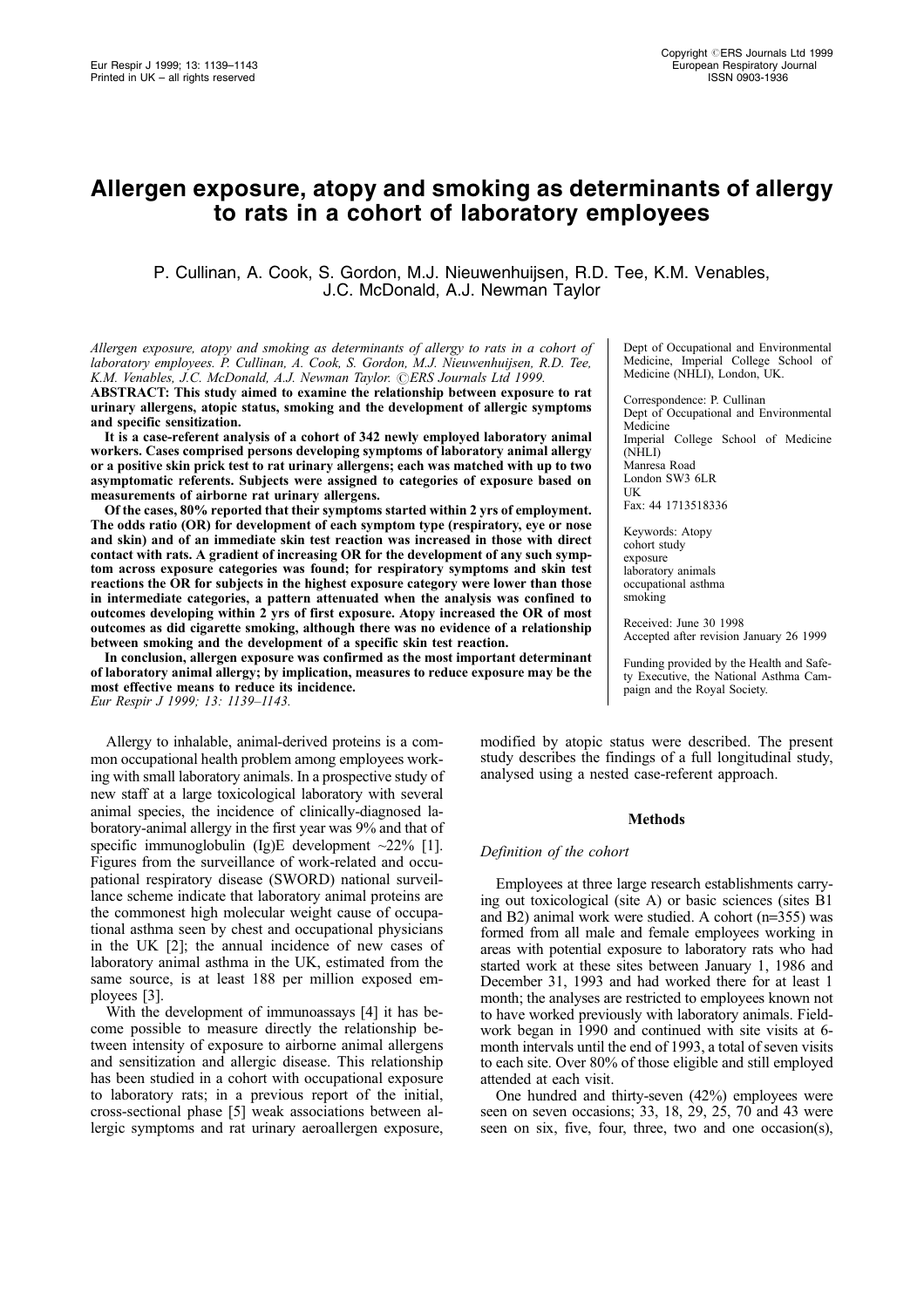respectively. Observation started at the date of first employment at the site and terminated when a subject became a case, left the site or was lost to follow-up; or at the end of the study. The median duration of observation of those who did not develop work-related symptoms or sensitization was 32 months, with an interquartile range of  $26-50$ months. Limited postal information was obtained from 88% of the 198 cohort members who had left the site before fieldwork started. Apart from a higher turnover of research scientists at site A, there were no important differences in the occupations of those who were and were not seen during fieldwork. In the analyses only information from those who were surveyed during fieldwork have been used.

## Exposure measurements

Individual work histories, including job titles since first employment at the site, were obtained at each visit, and updated at subsequent visits, by questionnaire. Detailed personal exposure measurements were carried out and have been described in full elsewhere [6]; briefly, 278 whole shift exposures to rat urinary aeroallergens, assayed by radioallergosorbent test inhibition were measured over 1 yr using an exposure-zone sampling technique. For the purposes of these analyses subjects were placed into one of four, approximately equal sized, exposure categories based on the whole-shift, geometric mean aeroallergen intensities of each exposure zone (table 1). Those in the lowest category, office workers and slideproduction staff, were not in direct contact with animals.

# Outcomes

At each visit participants were asked to complete a questionnaire enquiring into symptoms and, if present, the date of their onset and relationship with work. Reported symptoms referable to the chest (tightness, wheeze or whistling or difficulty in breathing), eye (itching) or nose (itching, sneezing, running or blockage) and skin (itchy rash) were considered work-related if they improved at weekends or on absence from work for a week or more, or if they resulted from contact with laboratory rats. Only symptoms which were reported to have started after first

Table 1.  $-$  Exposure categories used in the analysis

| Job title (site)                                             | n   | Category  | Rat urinary aeroallergen<br>exposure $\mu$ g·m <sup>-3</sup> |               |  |  |  |
|--------------------------------------------------------------|-----|-----------|--------------------------------------------------------------|---------------|--|--|--|
|                                                              |     |           | GM                                                           | 95% CI        |  |  |  |
| Office staff $(A)$ ,<br>slide producer (A)                   | 80  | $1$ (low) | 0.05                                                         | $0.04 - 0.07$ |  |  |  |
| Scientist (A)                                                | 81  | 2         | 0.12                                                         | $0.06 - 0.23$ |  |  |  |
| Scientist (B),<br>supervisor $(A)$ ,<br>cage-cleaner $(A)$ , |     |           |                                                              |               |  |  |  |
| post mortem (A)                                              | 103 | 3         | 1.26                                                         | $0.86 - 1.85$ |  |  |  |
| Animal technician<br>$(A, B)$ , cage-                        |     |           |                                                              |               |  |  |  |
| cleaner $(B)$                                                | 78  | (high)    | 30.36                                                        | 21.67-42.55   |  |  |  |

GM: geometric mean; CI: confidence interval; A: toxicological site; B: basic sciences site.

employment at the site (termed "new") were analysed. Specific IgE, on each occasion, was identified by skin prick tests with a dialysed extract of rat urine, a positive test being one with a mean weal diameter of  $\geq$ 3 mm after subtraction of the response to a saline control. Where subjects were found to have a positive skin test reaction to rat urine at their first test, the date of conversion was taken to be halfway between the date of first employment and the visit date. Ninety-seven per cent of repeat skin prick tests were performed within 6 months of the preceding test.

Smokers were defined as persons who reported smoking  $\geq$ 1 cigarettes $\cdot$ day<sup>-1</sup> for as long as a year while employed at the site. Participants were considered atopic if, on skin prick testing at their first examination, they had at least one positive response ( $\geq$ 3 mm) to three common inhalant allergens (Bencard, Brentford, UK): B2 grass pollens (4100), cat dander (3204) and Dermatophagoides pteronyssinus (2801).

#### Subject selection and analysis

A nested, matched case-referent analysis within the cohort is reported. Cases were those with new, work-related symptoms or a positive skin test to rat urine extract, their exposure category being determined by their work at the time of developing symptoms or at first detection of a positive skin test, regardless of how long they had been so employed. Referents, who at no time during the period of the study had work-related symptoms or a positive skin test to rat urine, were chosen, by computer, at random from those who were working at the time the case developed symptoms or a positive skin prick test and who had been employed for a similar (within 6 months) duration. Referents could be selected more than once; where available up to two were chosen for each case. Odds ratios and 95% confidence intervals (CI) for each of the four exposure categories, adjusted for age, sex, site, atopic status and smoking were calculated using conditional logistic regression (EGRET statistical software; EGRET, Seattle, WA, USA) and including only those matched case-referent groups from whom full information was collected. Confidence intervals which did not include 1.00 were considered as statistically significant at the 5% level. Interaction between categories of allergen exposure and atopic status or smoking was examined using product variables (exposure category  $\times$  atopic status/smoking) in the regression equation.

### Ethical approval

The study was approved by the Ethics Committee of the Royal Brompton Hospital.

## Results

Relevant characteristics of the participants, by case status, are shown in table 2. Cases did not differ greatly from referents in terms of age or sex distribution but were more frequently atopic and cigarette smokers. Cases of all types tended to be employed in the higher exposure categories.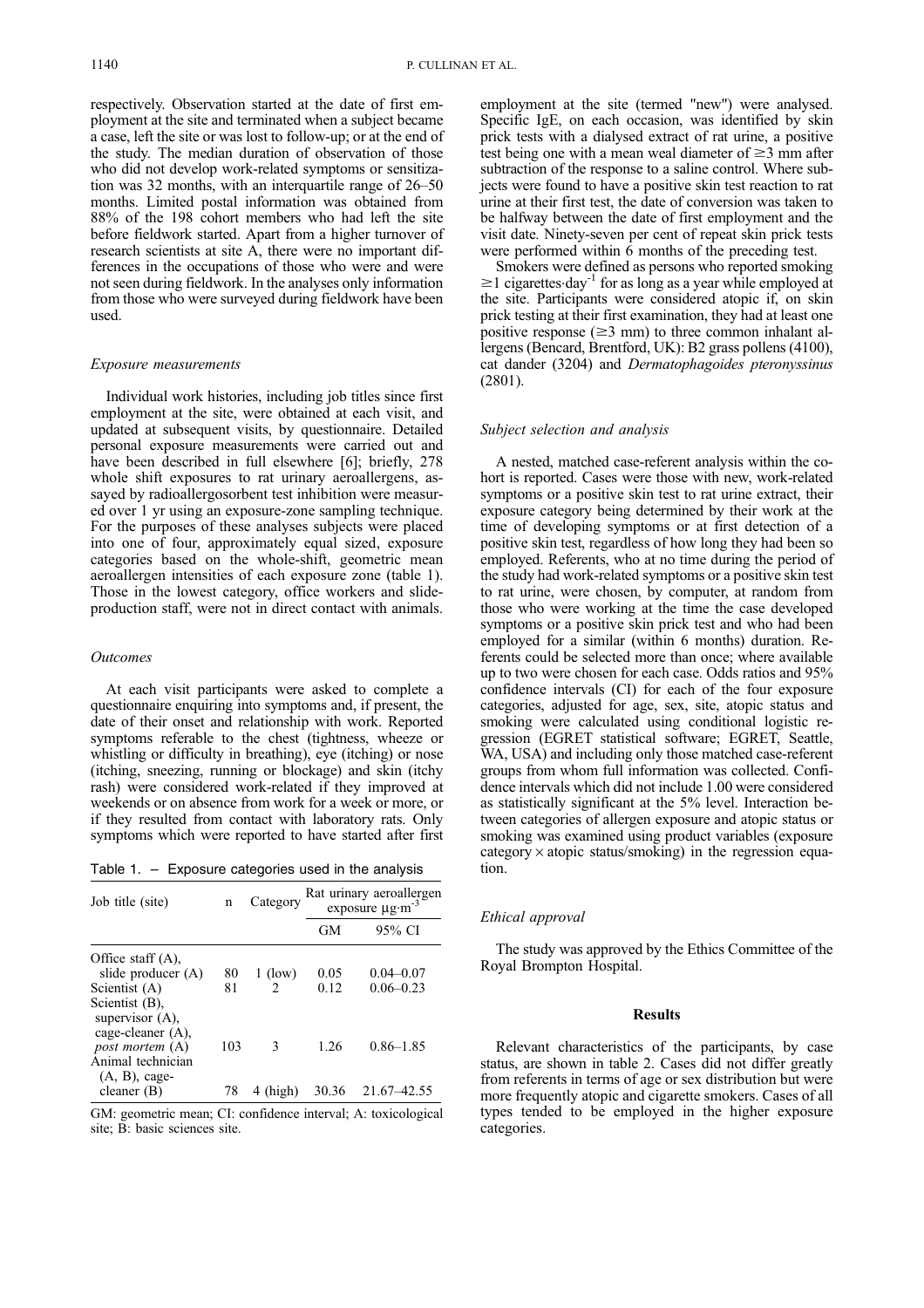|                      | New work-related symptoms |          |       |          |          |          |      |          |                |          |
|----------------------|---------------------------|----------|-------|----------|----------|----------|------|----------|----------------|----------|
|                      | Any symptoms              |          | Chest |          | Eye/nose |          | Skin |          | <b>SPT</b>     |          |
|                      | Case                      | Referent | Case  | Referent | Case     | Referent | Case | Referent | Case           | Referent |
| n                    | 103                       | 198      | 36    | 68       | 71       | 141      | 47   | 88       | 46             | 92       |
| Mean age yrs         | 22                        | 24       | 22    | 23       | 23       | 23       | 21   | 25       | 23             | 22       |
| Male $%$             | 35                        | 33       | 42    | 35       | 35       | 37       | 34   | 36       | 50             | 40       |
| Atopic %             | 40                        | 34       | 58    | 29       | 31       | 26       | 45   | 39       | 74             | 49       |
| Smoker %             | 37                        | 21       | 42    | 24       | 38       | 22       | 34   | 22       | 28             | 25       |
| Site B $1/2$ %       | 21                        | 13       | 26    | 16       | 21       | 6        | 21   | 13       | 22             | 14       |
| Exposure category* % |                           |          |       |          |          |          |      |          |                |          |
| (low)                | 15                        | 30       | 6     | 16       | 20       | 25       | 9    | 23       | $\overline{2}$ | 27       |
|                      | 22                        | 23       | 23    | 25       | 23       | 27       | 21   | 26       | 24             | 27       |
|                      | 27                        | 29       | 37    | 26       | 28       | 20       | 26   | 21       | 37             | 22       |
| 4 (high)             | 32                        | 15       | 29    | 30       | 25       | 26       | 36   | 26       | 30             | 22       |

|  | Table 2. - Characteristics of analysed subjects by case status |  |  |  |  |  |  |
|--|----------------------------------------------------------------|--|--|--|--|--|--|
|--|----------------------------------------------------------------|--|--|--|--|--|--|

SPT: skin prick test which was positive to rat urinary allergen. \*: exposure data were missing in a small proportion of subjects.

A total of 36 employees developed work-related chest symptoms, an incidence of 3.5 per 100 person years; the incidence rates of work-related eye/nose and skin symptoms were 7.3/100 person years (n=84) and 4.8/100 person years (n=59), respectively. A positive skin prick test to rat urinary allergens was measured in 54 employees, an incidence of 4.1 per 100 person years. Figure 1 indicates that the highest annual incidence of symptoms and of a positive skin test to rat urine was in the first 12 months and that some 80% had occurred within 2 yrs. This pattern was similar for all symptom types. The median length of employment before the development of new, work-related chest symptoms was 18 months compared to 12 months and 8 months for eye/nose and skin symptoms, respectively. Eleven cases, 31% of subjects with new chest symptoms, reported these without other symptoms, the percentages for skin and eye/nose symptoms were  $35\%$  (n=17) and  $45\%$  (n=33), respectively. Among cases with new, work-related chest symptoms, 46% had a positive skin test; for cases with eye/nose and skin symptoms the figures were 32 and 42%. Conditional logistic regression (unadjusted) confirmed each of these percentages to be significantly higher ( $p \le 0.001$ ) than among referents.

After adjustment for potential confounding exposures, subjects in exposure categories 2, 3 or 4 had a consistently higher odds ratio of developing any work-related symp-



Fig. 1. - Latency of new, work-related symptoms or development of sensitization to rat urinary allergens.  $\bullet :$  any;  $\stackrel{\bullet}{\bullet} :$  chest;  $\blacktriangle :$  eye/nose;  $\nabla :$ skin;  $\blacksquare$  : skin prick test.

toms (odds ratio 2.6,  $95\%$  CI 1.3–5.2) or a positive skin prick test (odds ratio 14.5,  $95\%$  CI 1.5 $-144$ ); this association remained, but was not statistically significant, when symptom types were examined separately. Adjusted odds ratios for atopic status and cigarette smoking were generally, but not consistently, raised. Subjects at site B had slightly increased risks of all outcomes, although these were not statistically significant. The odds ratios for each outcome were independent of age and sex. Only four employees with any work-related symptoms moved between jobs in different exposure categories during the period of follow-up; in each case after the onset of symptoms.

The exposure–response relationships were examined in more detail by separating the four exposure categories (table 3); atopy and cigarette smoking were retained as potentially confounding variables. Using all subjects in the analysis a weak relationship across the categories was found for cases with any of the three symptom types, and for eye or nose and skin symptoms separately. For subjects with chest symptoms and for those with positive skin tests the odds ratios in the highest exposure category were lower than those in intermediate categories. This pattern was less evident when the analysis was restricted to cases developing within 2 yrs of first employment (table 4), after which the odds ratios associated with each exposure category increased. Adjusted odds ratios for atopic status and smoking tended to be increased but they were generally small and less than those associated with allergen exposure. There was no significant interaction between allergen exposure and either atopic status or smoking.

Thirty-seven cases who reported one or more new, work-related symptoms also had a positive skin prick test to rat urine: 27 (73%) were atopic; 12 (32%) were cigarette smokers. Unadjusted odds ratios (95% CI) associated with exposure in categories 2, 3 and 4 were  $3.7$  (0.3–39.8), 10.1  $(1.2–87.4)$  and  $12.6$   $(1.5–105)$ , respectively. This trend remained, but was not statistically significant, after adjustment for atopy and smoking.

#### **Discussion**

This nested analysis of a cohort has confirmed an increased risk of allergic symptoms and specific sensitization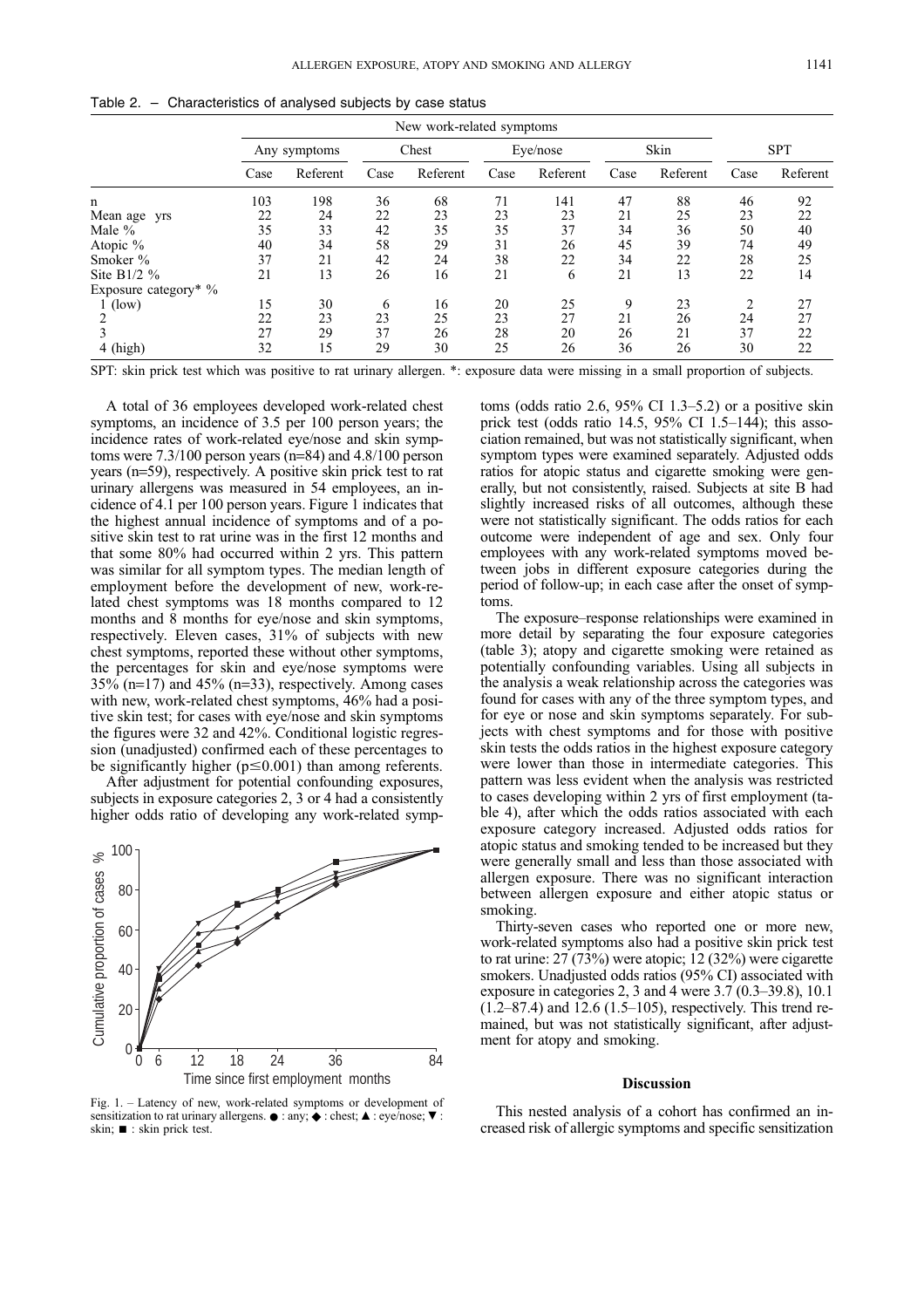| New work-related symptoms |              |             |       |              |          |             |           |              |            |              |
|---------------------------|--------------|-------------|-------|--------------|----------|-------------|-----------|--------------|------------|--------------|
| Exposure category         | Any symptoms |             | Chest |              | Eye/nose |             | Skin      |              | <b>SPT</b> |              |
|                           | OR           | 95% CI      | OR    | 95% CI       | OR       | 95% CI      | <b>OR</b> | 95% CI       | OR         | 95% CI       |
| $1$ (low)                 |              |             |       |              |          |             |           |              |            |              |
| 2                         | 1.6          | $0.7 - 3.5$ | 1.9   | $0.3 - 13.1$ | 2.1      | $0.9 - 5.0$ | 3.7       | $0.8 - 17.0$ | 8.6        | $0.9 - 85.9$ |
|                           | 1.8          | $0.8 - 3.7$ | 3.5   | $0.7 - 18.7$ | 2.2      | $0.9 - 5.1$ | 4.9       | $1.0 - 25.4$ | 21.9       | $1.9 - 253$  |
| 4 (high)                  | 3.0          | $1.4 - 6.2$ | 0.9   | $0.1 - 5.5$  | 2.5      | $1.0 - 6.3$ | 6.8       | $1.6 - 29.9$ | 12.3       | $1.1 - 143$  |
| Atopy                     | 1.3          | $0.7 - 2.3$ | 5.2   | $1.9 - 16.9$ | 0.7      | $0.4 - 1.3$ | 1.2       | $0.5 - 2.8$  | 6.1        | $2.1 - 17.8$ |
| Smoking                   | 3.3          | $1.7 - 6.2$ | 1.4   | $0.5 - 3.6$  | 1.7      | $0.9 - 3.3$ | 1.6       | $0.6 - 4.3$  | 0.8        | $0.3 - 2.2$  |

Table 3. - Exposure-response relationships for four categories of exposure; independent odds ratio (OR) derived from conditional logistic regression, all cases

SPT: skin prick test which was positive to rat urinary allergen; CI: confidence interval.

among those in direct contact with animals. Within the cohort there was a gradient of increasing odds ratios across four categories of increasing exposure intensity; this trend was made clearer when the analysis was confined to symptoms reported to have started within 2 yrs of first exposure. The high incidence of symptoms and of specific sensitization in this period may in part reflect the relatively short period of follow-up in the cohort, and the approach used for assigning a date of onset to prevalent positive skin prick tests. The presence of specific IgE antibodies to rat allergens prior to first occupational exposure has been described elsewhere [7] and may have further inflated these estimates of incidence. Others however have reported that the incidence of allergic symptoms or of specific IgE development [1] among laboratory animal employees is highest in the period of early exposure; a similar pattern has been demonstrated among workers encountering other occupational allergens  $[8-11]$ .

The present findings confirm the increase in risk among atopic subjects noted by others [1, 7, 8, 12, 13] but do not indicate any statistically significant interaction between atopic status and allergen exposure. The odds ratios associated with allergen exposure were generally higher than those for atopic status, indicating that the maintenance of low levels of exposure remains of primary importance in the prevention of occupational allergic disease in these employees. In this study, allergic symptoms, but not IgE sensitization, were also more common among cigarette smokers although the estimates were statistically significant only for eye/nose symptoms. Sex and age did not exert independent effects on the risk of any of the outcomes.

When all cases were examined, the risk estimates for new chest symptoms and positive skin tests to rat urine were lower among employees in the highest exposure categories than for those with intermediate levels of exposure. This may reflect a survival bias among those with these particular outcomes, although there was no evidence that cohort members with the highest exposure had left either site at an increased rate; furthermore, the matching of cases and referents on duration of exposure should have reduced the magnitude of any such bias. Differential misclassification of outcomes, whereby a greater proportion of chest symptoms reported by those in intermediate-exposure categories had a nonallergic basis (a bias lessened by confining the analysis to those with early disease onset), would not explain the pattern found with positive skin tests. The presence of a positive skin test to rat allergens in a small proportion of employees prior to first employment  $[13]$  may have weakened the exposure–response relationships, but assuming them to be equally distributed across the categories of subsequent occupational exposure, is unlikely to have produced any bias. An alternative explanation lies in the nature of the exposure estimates which reflect mean, whole-shift intensities of allergen exposure and take only indirect account of short-term, high intensity ("peak") exposures which may be important (e.g. in scientists) in the induction of allergic disease; and nor did they allow for any impact of personal respiratory protection. A third possible explanation is the phenomenon of high-dose tolerance whereby very high allergen exposure induces deletion of allergen-specific Tcells. Such a mechanism has been postulated to explain the disappearance, by adulthood, of infant responses to

|  | Table 4. – Exposure–response relationships for four categories of exposure; independent odds ratios (OR) derived from |  |  |  |
|--|-----------------------------------------------------------------------------------------------------------------------|--|--|--|
|  | conditional logistic regression, cases occurring within 2 yrs of first employment                                     |  |  |  |

| New work-related symptoms |              |              |       |              |           |              |      |              |            |              |
|---------------------------|--------------|--------------|-------|--------------|-----------|--------------|------|--------------|------------|--------------|
| Exposure category         | Any symptoms |              | Chest |              | Eye/nose  |              | Skin |              | <b>SPT</b> |              |
|                           | <b>OR</b>    | 95% CI       | OR    | 95% CI       | <b>OR</b> | 95% CI       | OR   | 95% CI       | OR         | 95% CI       |
| $1$ (low)                 |              |              |       |              |           |              |      |              |            |              |
| 2                         | 2.1          | $0.8 - 5.7$  | 2.4   | $0.2 - 38.2$ | 3.0       | $0.8 - 10.9$ | 2.9  | $0.5 - 16.6$ | 3.0        | $0.3 - 29$   |
| 3                         | 3.5          | $1.4 - 8.6$  | 5.5   | $0.5 - 65.1$ | 3.7       | $1.1 - 12.2$ | 2.8  | $0.6 - 14.4$ | 6.0        | $0.6 - 57.1$ |
| $4$ (high)                | 5.7          | $2.2 - 14.6$ | 4.6   | $0.3 - 77.4$ | 3.2       | $0.9 - 11.5$ | 4.9  | $0.9 - 27.9$ | 5.7        | $0.6 - 53$   |
| Atopy                     | 1.1          | $0.7 - 2.6$  | 2.7   | $0.8 - 9.7$  | 0.4       | $0.2 - 1.0$  | 1.3  | $0.5 - 3.3$  | 2.9        | $1.1 - 7.9$  |
| Smoking                   | 2.8          | $1.3 - 5.9$  | 3.4   | $0.6 - 19.4$ | 3.9       | $1.5 - 9.9$  | 1.4  | $0.5 - 3.6$  | 0.9        | $0.2 - 3.1$  |

SPT: skin prick test which was positive to rat urinary allergen; CI: confidence interval.